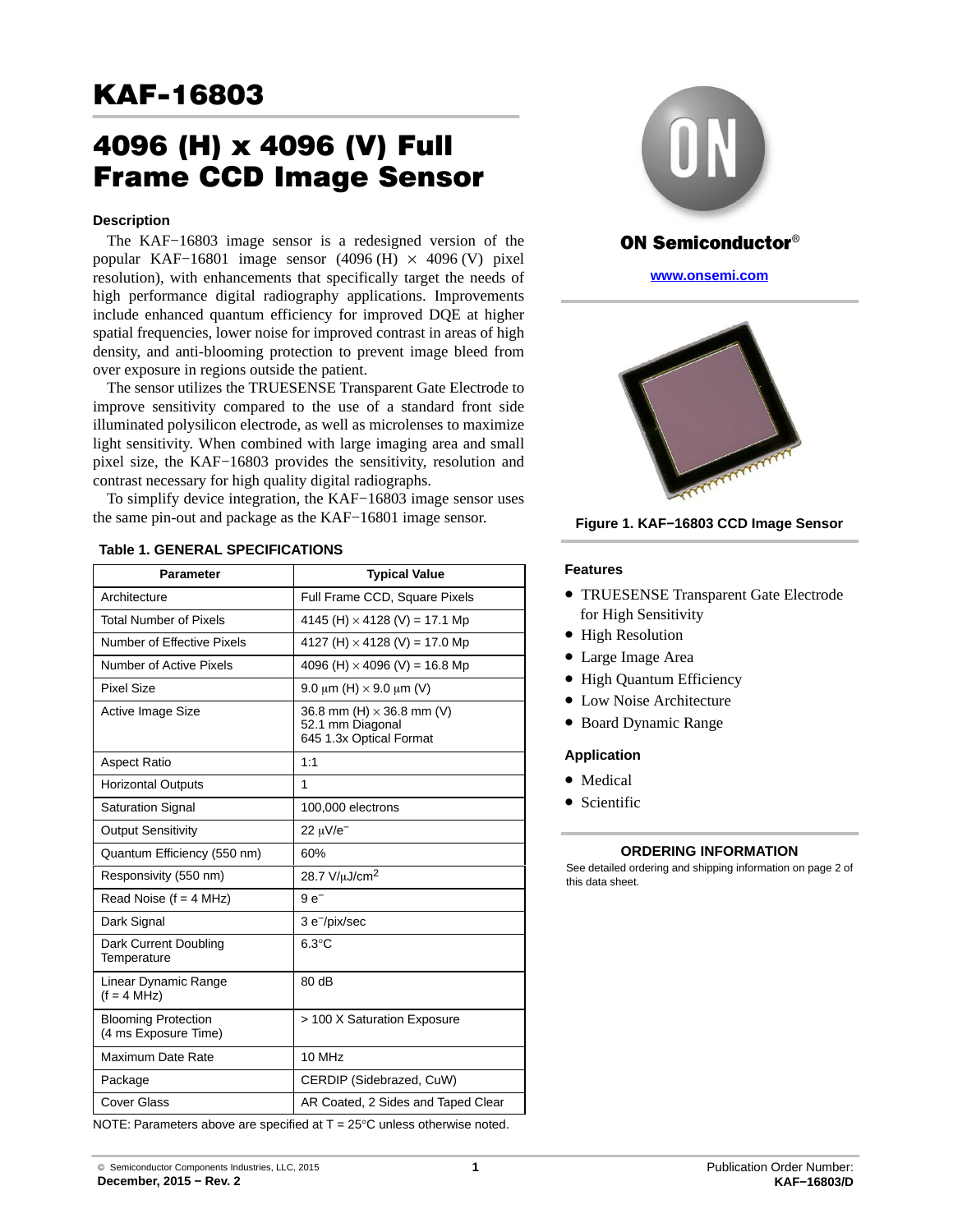# **ORDERING INFORMATION**

# **Table 2. ORDERING INFORMATION − KAF−16803 IMAGE SENSOR**

| <b>Part Number</b>  | <b>Description</b>                                                                                      | <b>Marking Code</b> |
|---------------------|---------------------------------------------------------------------------------------------------------|---------------------|
| KAF-16803-ABA-DD-BA | Monochrome, Microlens, CERDIP Package (Sidebrazed, CuW),<br>AR Coated 2 Sides, Standard Grade           |                     |
| KAF-16803-ABA-DD-AE | Monochrome, Microlens, CERDIP Package (Sidebrazed, CuW),<br>AR Coated 2 Sides, Engineering Sample       | KAF-16803-ABA       |
| KAF-16803-ABA-DP-BA | Monochrome, Microlens, CERDIP Package (Sidebrazed, CuW),<br>Taped Clear Cover Glass, Standard Grade     | Serial Number       |
| KAF-16803-ABA-DP-AE | Monochrome, Microlens, CERDIP Package (Sidebrazed, CuW),<br>Taped Clear Cover Glass, Engineering Sample |                     |

See the ON Semiconductor *Device Nomenclature* document (TND310/D) for a full description of the naming convention used for image sensors. For reference documentation, including information on evaluation kits, please visit our web site at [www.onsemi.com.](http://onsemi.com)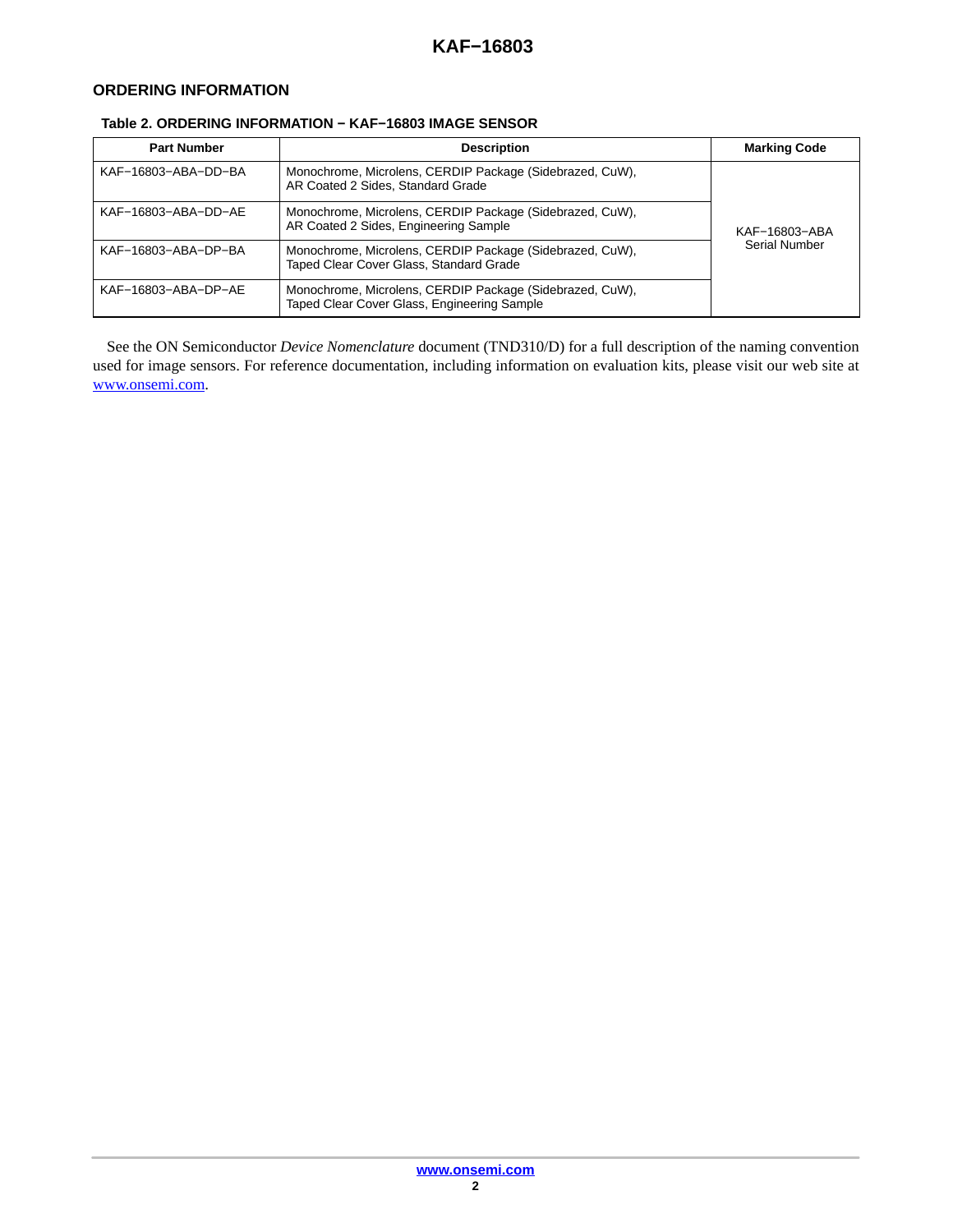# **DEVICE DESCRIPTION**

#### **Architecture**



**Figure 2. Block Diagram**

Each line is composed of dummy pixels, internal test pixels, active buffer pixels, and valid photoactive pixels.

# *Dummy Pixels*

Within each horizontal shift register the first pixels are 11 dummy pixels and should not be used to determine a dark reference level.

#### *Internal Test*

The next 4 pixels are introduced into the design to facilitate production testing. These behave differently than the buffer and dark pixels and should not be used to establish a dark reference. The last three pixels in each line are also internal test pixels and should not be used to establish a dark reference.

# *Dark Reference Pixels*

Surrounding the periphery of the device is a border of light shielded pixels creating a dark region. Within this dark region, exist light shielded pixels that include 20 leading dark pixels on every line. There are also 20 full dark lines at the start and 9 full dark lines at the end of every frame. Under normal circumstances, these pixels do not respond to light and may be used as a dark reference.

# *Active Buffer Pixels*

There is 1 photoactive buffer row and column adjacent to the valid photoactive pixels. These may have signals levels different from those in the imaging array and are not counted in the active pixel count.

#### **Image Acquisition**

An electronic representation of an image is formed when incident photons falling on the sensor plane create electron-hole pairs within the device. These photon-induced electrons are collected locally by the formation of potential wells at each pixel site. The number of electrons collected is linearly dependent on light level and exposure time and non-linearly dependent on wavelength. When the pixel's capacity is reached, excess electrons are discharged into the lateral overflow drain to prevent crosstalk or 'blooming'. During the integration period, the V1 and V2 register clocks are held at a constant (low) level.

# **Charge Transport**

The integrated charge from each pixel is transported to the output using a two-step process. Each line (row) of charge is first transported from the vertical CCDs to a horizontal CCD register using the V1 and V2 register clocks. The horizontal CCD is presented a new line on the falling edge of V2 while H1 is held high. The horizontal CCDs then transport each line, pixel by pixel, to the output structure by alternately clocking the H1 and H2 pins in a complementary fashion.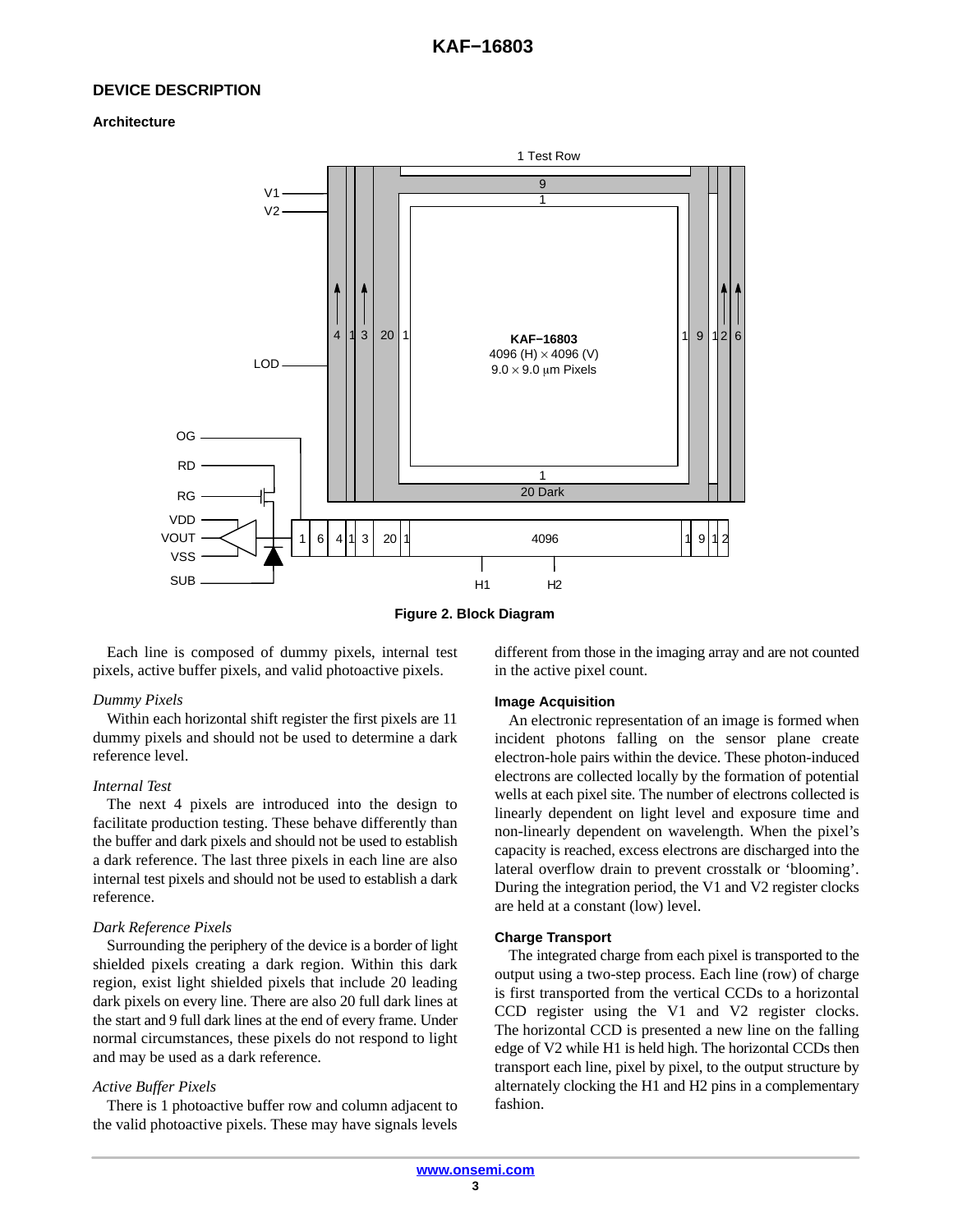# **Horizontal Register**

*Output Structure*



**Figure 3. Output Architecture**

The output consists of a floating diffusion capacitance connected to a three-stage source follower. Charge presented to the floating diffusion (FD) is converted into a voltage and is current amplified in order to drive off-chip loads. The resulting voltage change seen at the output is linearly related to the amount of charge placed on the FD. Once the signal has been sampled by the system electronics,

the reset gate (RG) is clocked to remove the signal and FD is reset to the potential applied by reset drain (RD). Increased signal at the floating diffusion reduces the voltage seen at the output pin. To activate the output structure, an off-chip current source must be added to the VOUT pin of the device. See Figure [4](#page-4-0).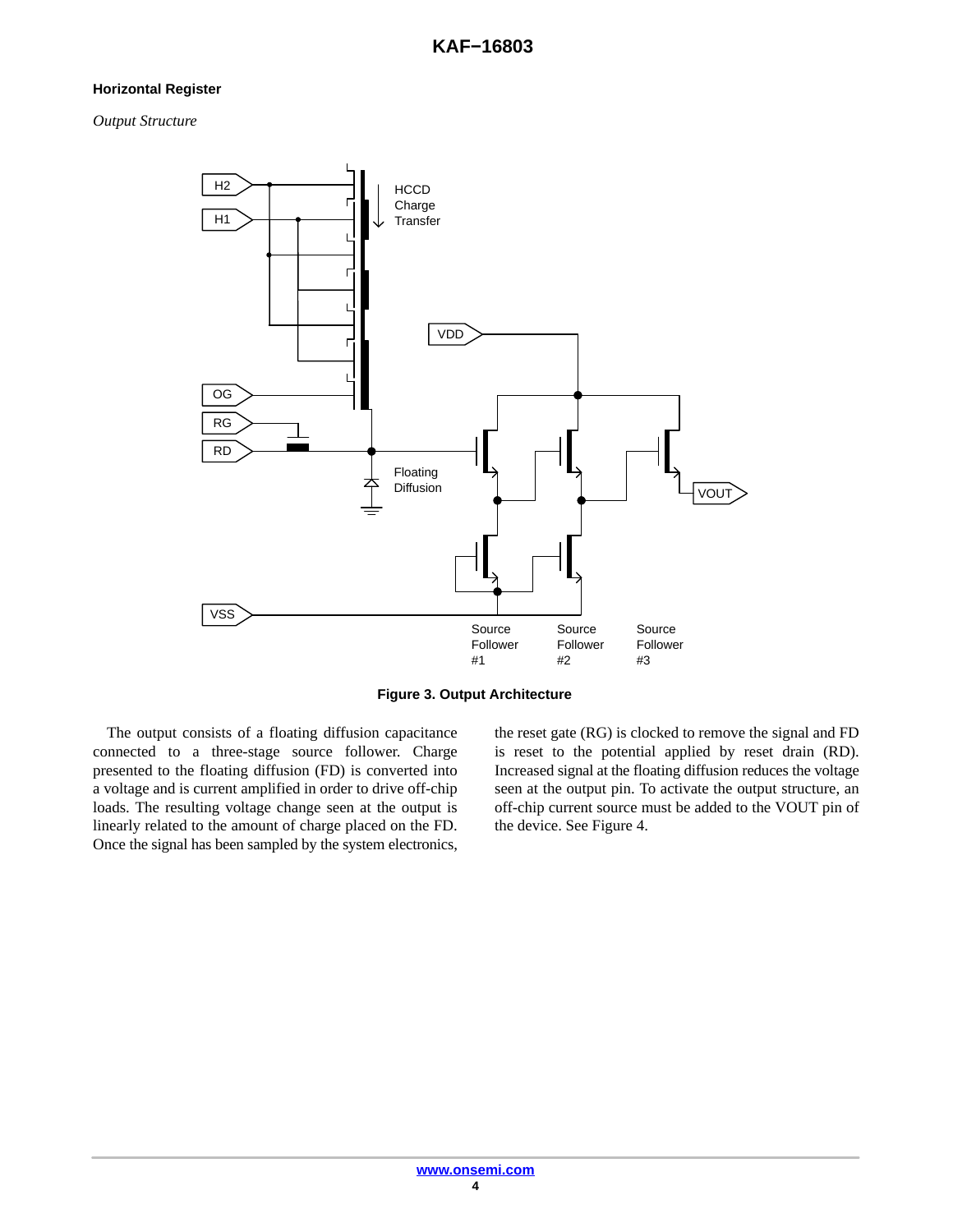<span id="page-4-0"></span>

NOTE: Component values may be revised based on operating conditions and other design considerations.

**Figure 4. Recommended Output Structure Load Diagram**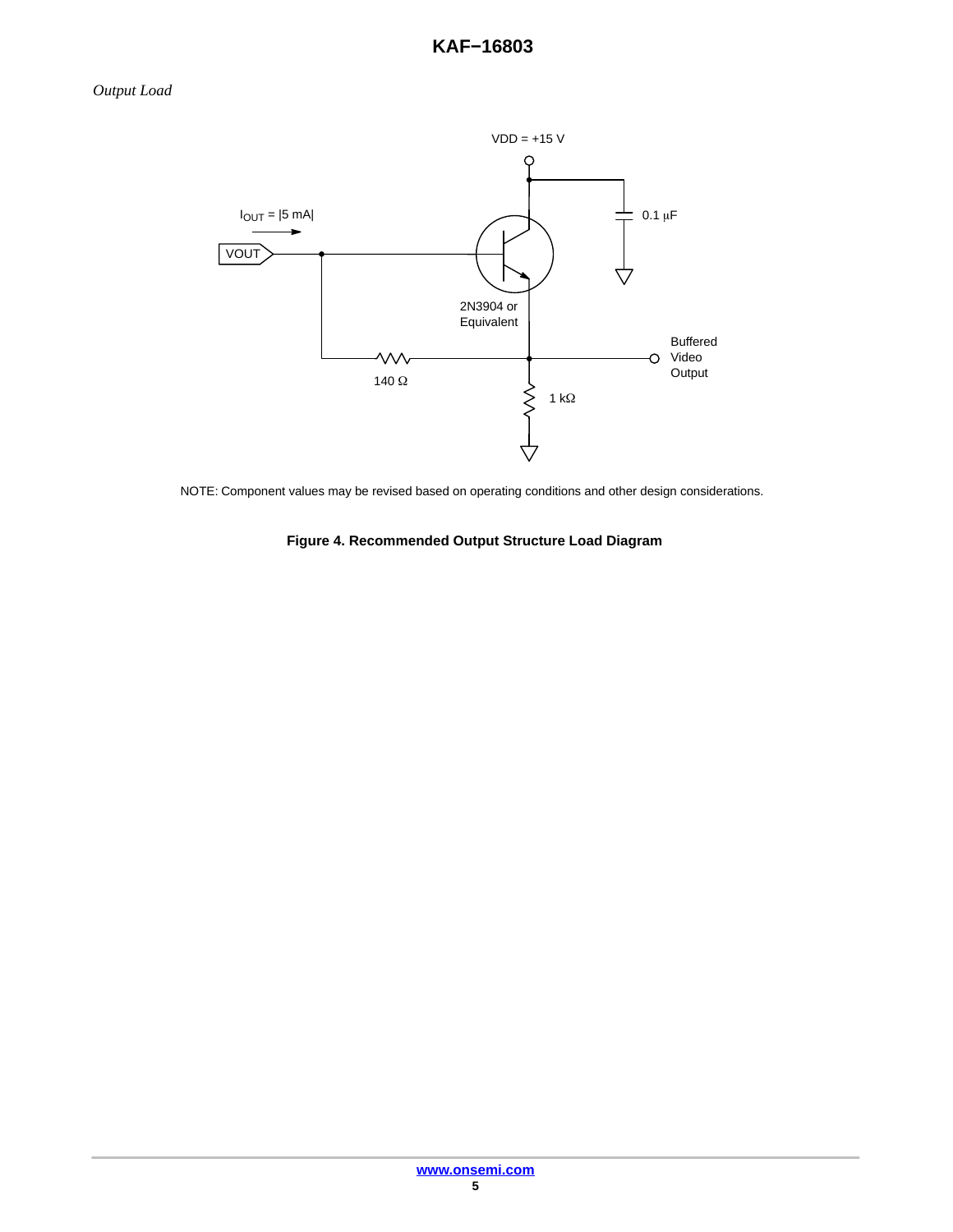# **Physical Description**

*Pin Description and Device Orientation*



# Notes:

be left floating

**Table 3. PIN DESCRIPTION**

1. Pins with the same name are to be tied together on the circuit board and have the same timing.

2. Unlike the KAF−16801, pins 9, 10, and, 25 are internally connected to SUB. They may be connected to SUB on the printed circuit board or otherwise must be left floating.

# **Figure 5. Device Orientation and Pinout**

| Pin            | Name           | <b>Description</b>              |
|----------------|----------------|---------------------------------|
| 1              | <b>SUB</b>     | Substrate                       |
| 2              | V <sub>2</sub> | Vertical CCD Clock - Phase 2    |
| 3              | V <sub>2</sub> | Vertical CCD Clock - Phase 2    |
| 4              | V <sub>1</sub> | Vertical CCD Clock - Phase 1    |
| 5              | V <sub>1</sub> | Vertical CCD Clock - Phase 1    |
| 6              | LOD            | Anti Blooming Drain             |
| $\overline{7}$ | N/C            | No Connection                   |
| 8              | N/C            | No Connection                   |
| 9              | SUB*           | Substrate or No Connection      |
| 10             | SUB*           | Substrate or No Connection      |
| 11             | <b>SUB</b>     | Substrate                       |
| 12             | OG             | <b>Output Gate</b>              |
| 13             | VDD            | <b>Output Amplifier Supply</b>  |
| 14             | VOUT           | Video Output                    |
| 15             | <b>VSS</b>     | <b>Amplifier Supply Returen</b> |
| 16             | RD.            | <b>Reset Drain</b>              |
| 17             | RG             | <b>Reset Gate</b>               |

| Pin | Name           | <b>Description</b>             |
|-----|----------------|--------------------------------|
| 18  | SUB            | Substrate                      |
| 19  | H1             | Horizontal CCD Clock - Phase 1 |
| 20  | H <sub>2</sub> | Horizontal CCD Clock - Phase 2 |
| 21  | N/C            | No Connection                  |
| 22  | N/C            | No Connection                  |
| 23  | N/C            | No Connection                  |
| 24  | N/C            | No Connection                  |
| 25  | SUB*           | Substrate or No Connection     |
| 26  | N/C            | No Connection                  |
| 27  | N/C            | No Connection                  |
| 28  | N/C            | No Connection                  |
| 29  | N/C            | No Connection                  |
| 30  | <b>SUB</b>     | Substrate                      |

 V1 Vertical CCD Clock − Phase 1 V1 Vertical CCD Clock − Phase 1 V2 Vertical CCD Clock − Phase 2 V2 Vertical CCD Clock − Phase 2

**[www.onsemi.com](http://onsemi.com)**

\*Unlike the KAF−16801, pins 9, 10, and, 25 are internally connected to SUB. They may be connected to SUB on the printed circuit board or must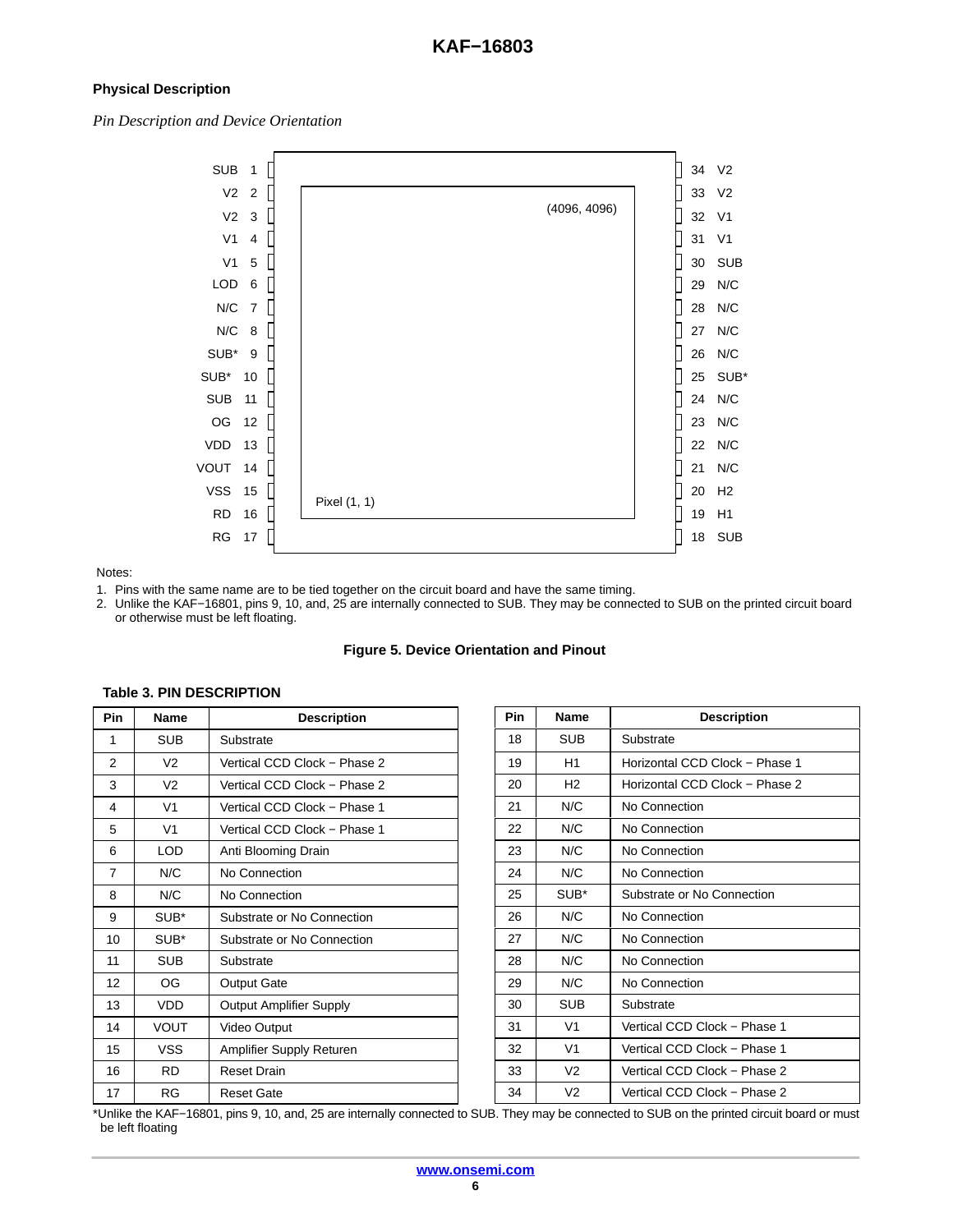# **IMAGING PERFORMANCE**

# **Table 4. TYPICAL OPERATIONAL CONDITIONS**

| <b>Description</b>                | <b>Condition - Unless Otherwise Noted</b>                                                                        | <b>Notes</b>     |
|-----------------------------------|------------------------------------------------------------------------------------------------------------------|------------------|
| Integration Time $(t_{INT})$      | Variable                                                                                                         |                  |
| <b>Horizontal Clock Frequency</b> | 4 MHz                                                                                                            |                  |
| Temperature                       | $25^{\circ}$ C                                                                                                   | Room Temperature |
| Mode                              | Integrate - Readout Cycle                                                                                        |                  |
| Operation                         | Nominal Operating Voltages and Timing with Min. Vertical Pulse<br>Width $t_{\text{Vw}} = 20 \text{ }\mu\text{s}$ |                  |

# **Table 5. SPECIFICATIONS**

| <b>Description</b>                  | Symbol                                                        | Min.                     | Nom.             | Max.                     | <b>Units</b>                     | <b>Notes</b>   | Verification<br>Plan |
|-------------------------------------|---------------------------------------------------------------|--------------------------|------------------|--------------------------|----------------------------------|----------------|----------------------|
| <b>Saturation Signal</b>            | <b>V<sub>SAT</sub></b><br>$N_e$ <sup><math>-</math></sup> SAT | 1.900<br>85,000          | 2.200<br>100,000 |                          | mV<br>$e^-$                      | 1              | Die <sup>11</sup>    |
| Quantum Efficiency (550 nm)         | $QE$ <sub>(MAX)</sub>                                         |                          | 60               |                          | $\%$                             | 1              | Design <sup>12</sup> |
| Responsivity (550)                  | R <sub>(MAX)</sub>                                            |                          | 28.7             | $\overline{\phantom{0}}$ | $V/\mu J/cm^2$                   |                | Design <sup>12</sup> |
| Photoresponse Non-Linearity         | PRNL                                                          |                          | 1                | $\overline{\phantom{0}}$ | $\%$                             | $\overline{2}$ | Design <sup>12</sup> |
| Photoresponse Non-Uniformity        | <b>PRNU</b>                                                   |                          | 1                | -                        | $\%$                             | 3              | Design <sup>12</sup> |
| <b>Integration Dark Signal</b>      | V <sub>DARK, INT</sub>                                        |                          | 3<br>0.6         | 15<br>3                  | e-/pix/sec<br>pA/cm <sup>2</sup> | 4              | Die <sup>11</sup>    |
| Readout Dark Signal                 | V <sub>DARK, READ</sub>                                       | -                        | 45               | 225                      | electrons                        | 10             | Die <sup>11</sup>    |
| Dark Signal Non-Uniformity          | <b>DSNU</b>                                                   | $\overline{\phantom{0}}$ | 3                | 15                       | e <sup>-/pix/sec</sup>           | 5              | Die <sup>11</sup>    |
| Dark Signal Doubling Temperature    | $\Delta T$                                                    | -                        | 6.3              | —                        | $^{\circ}C$                      |                | Design <sup>12</sup> |
| <b>Read Noise</b>                   | $N_{R}$                                                       | $\qquad \qquad$          | 9                | 15                       | $e^-$ rms                        | 6              | Design <sup>12</sup> |
| Linear Dynamic Range                | <b>DR</b>                                                     | $\qquad \qquad$          | 80               | —                        | dB                               | $\overline{7}$ | Design <sup>12</sup> |
| <b>Blooming Protection</b>          | $X_{AB}$                                                      | 100                      |                  |                          | V <sub>SAT</sub>                 | 8              | Design <sup>12</sup> |
| <b>Output Amplifier Sensitivity</b> | $V_{\text{OUT}}/N_{\text{e}}^-$                               | 20                       | 22               |                          | $\mu$ V/e <sup>-</sup>           |                | Design <sup>12</sup> |
| DC Offset, Output Amplifier         | VODC                                                          | $\overline{\phantom{m}}$ | $V_{RD}$ – 3.0   | $V_{RD} - 2.0$           | $\vee$                           | 9              | Die <sup>11</sup>    |
| Output Amplifier Bandwidth          | $f_{-3dB}$                                                    |                          | 100              |                          | <b>MHz</b>                       |                | Design $12$          |
| Output Impedance, Amplifier         | $R_{OUT}$                                                     |                          | 160              | 200                      | Ω                                |                | Die <sup>11</sup>    |

1. Increasing output load currents to improve bandwidth will decrease these values.

2. Worst case deviation from straight line fit, between 1% and 90% of V<sub>SATmin</sub>.<br>3. One sigma deviation of a 128 × 128 sample when CCD illuminated uniformly.

4. Average of all pixels with no illumination at 25°C.

5. Average dark signal of any of  $32 \times 32$  blocks within the sensor (Each block is 128  $\times$  128 pixels).

6. Output amplifier noise at 25°C, operating at pixel frequency up to 4 MHz, bandwidth < 10 MHz,  $t_{INT} = 0$ , and no dark current shot noise. 7. 20log ( $V_{\text{SAT}}$  /  $V_{\text{N}}$ ) – see Note 6 and Note 1.

 $V_N = N_R \cdot Q / V.$ 

8.  $X_{AB}$  is the number of times above the  $V_{SAT}$  illumination level that the sensor will bloom by spot size doubling. The spot size is 10% of the imager height.  $X_{AB}$  is measured at 4 ms.

9. Video level offset with respect to ground.

10. Readout dark current per pixel measured at  $25^{\circ}$ C and vertical CCD clock width = 20 ms.

11. A parameter that is measured on every sensor during production testing.

12.A parameter that is quantified during the design verification activity.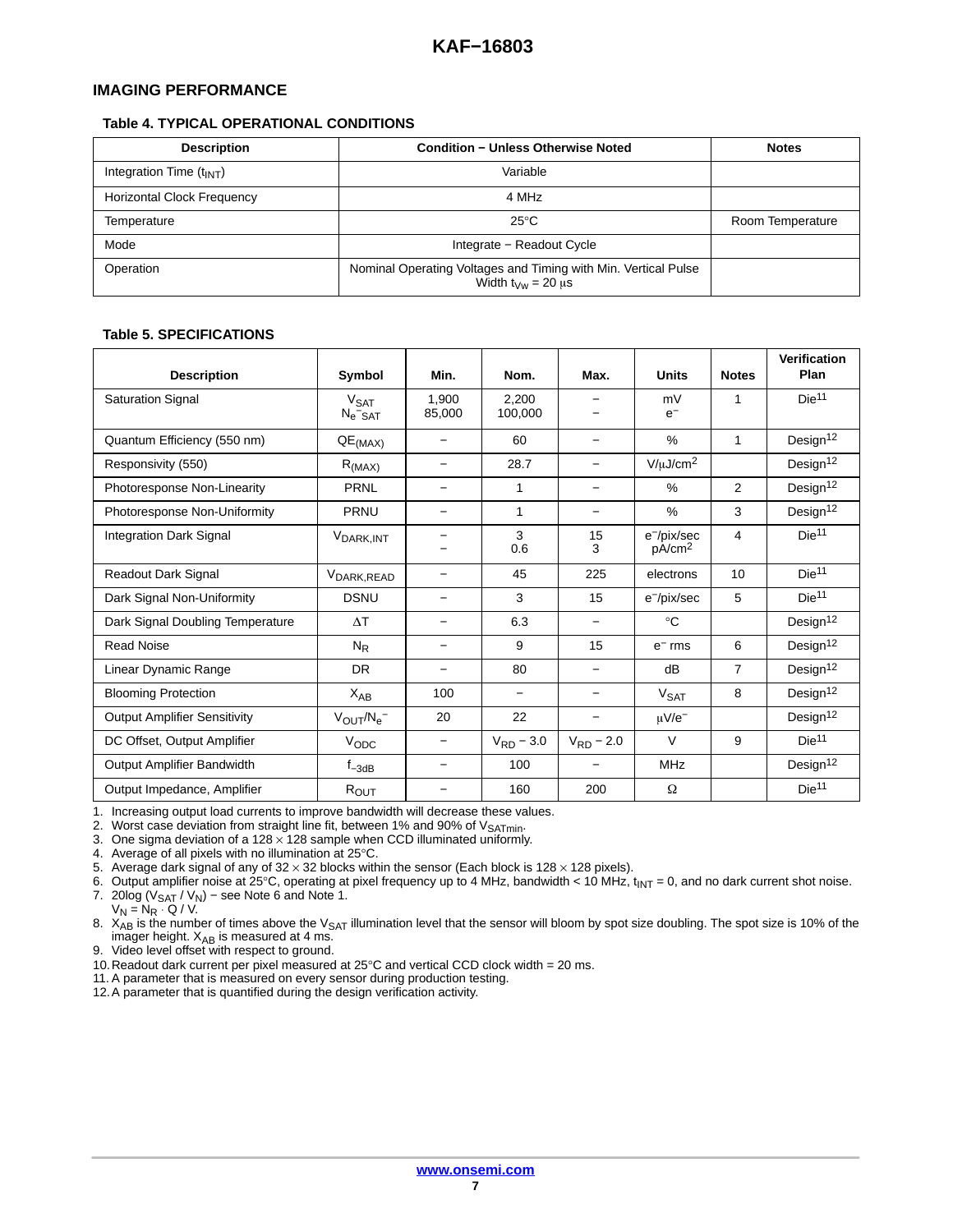# **TYPICAL PERFORMANCE CURVES**









**Figure 7. Typical Angle Response**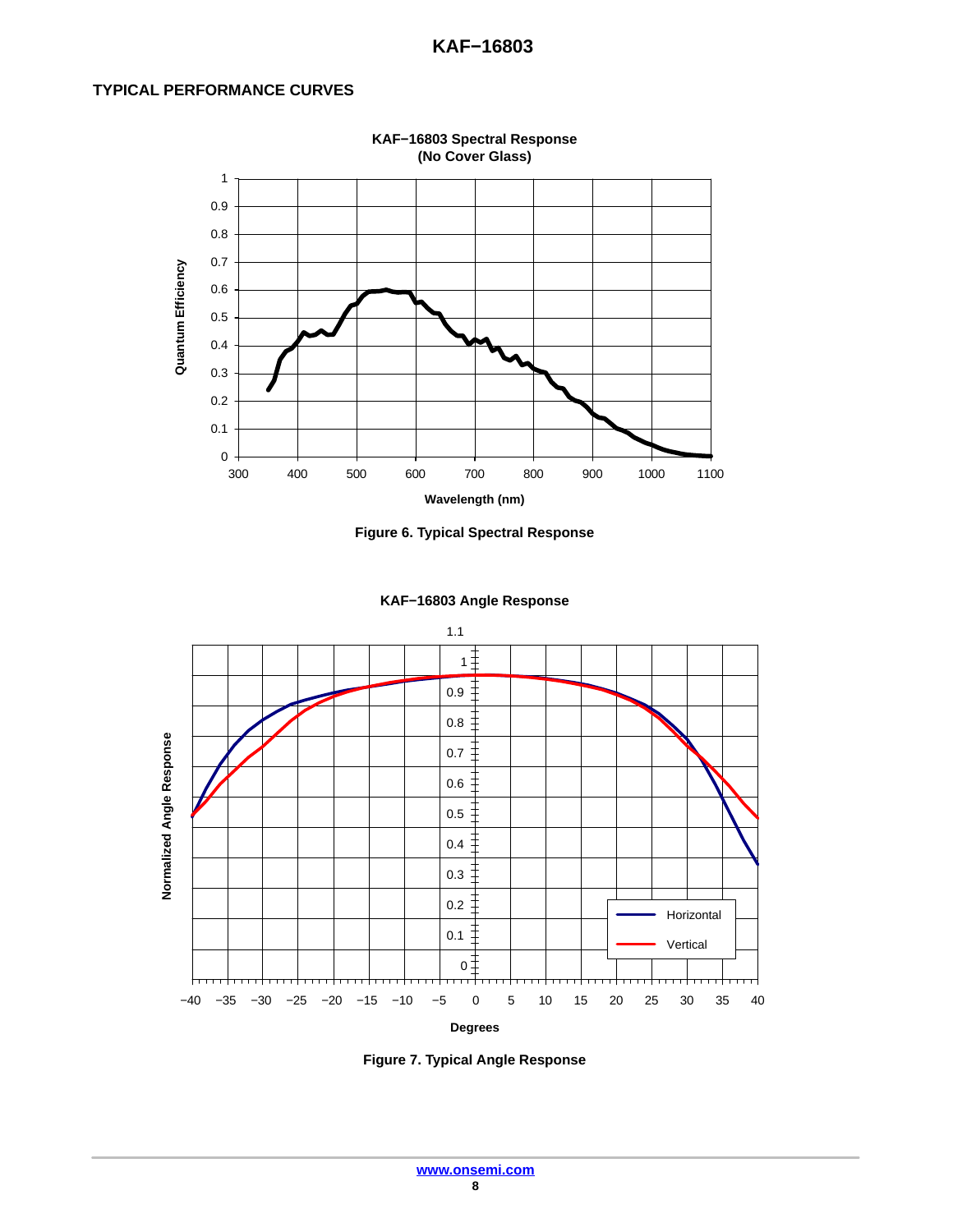**KAF−16803**







**Noise Floor**



**KAF−16803 Noise Floor System Noise = 6.9 electrons (10 MHz Bandwidth)**

**Figure 9. Noise Floor**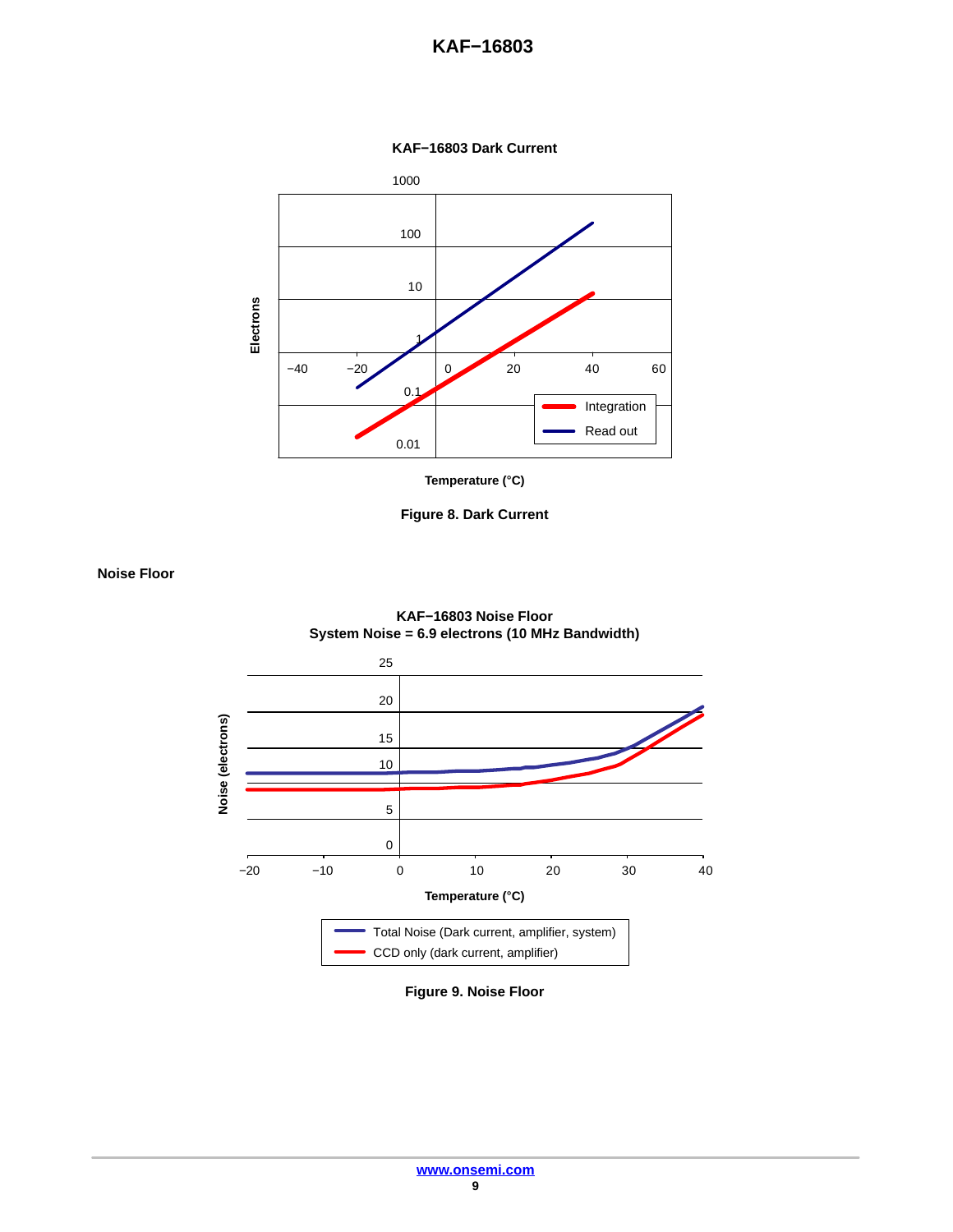# **DEFECT DEFINITIONS**

**Table 6. SPECIFICATIONS** (All defect tests performed at  $T = 25^{\circ}C$ )

| <b>Classification</b> | יסי | Cluster      | Column |
|-----------------------|-----|--------------|--------|
| Standard<br>Grade     | 200 | 20<br>$\sim$ | 10     |

# *Point Defects*

Dark: A pixel which deviates by more than 6% from neighboring pixels when illuminated to 70% of saturation.

Bright: A pixel with a dark current > 3,000 e−/pixel/sec at 25°C.

# *Cluster Defect*

A grouping of not more than 10 adjacent point defects.

Cluster defects are separated by no less than 4 good pixels in any direction.

# *Column Defect*

A grouping of more than 10 point defects along a single column.

A column containing a pixel with dark current > 15,000 e−/pixel/sec (Bright column).

A column that does not meet the CTE specification for all exposures less than the specified maximum saturation signal level and greater than 2 ke−.

A column that contains a pixel which loses more than 250 e− under 2 ke− illumination (Trap defect).

Column defects are separated by no less than 4 good columns. No multiple column defects (double or more) will be permitted.

Column and cluster defects are separated by at least 4 good columns in the x direction.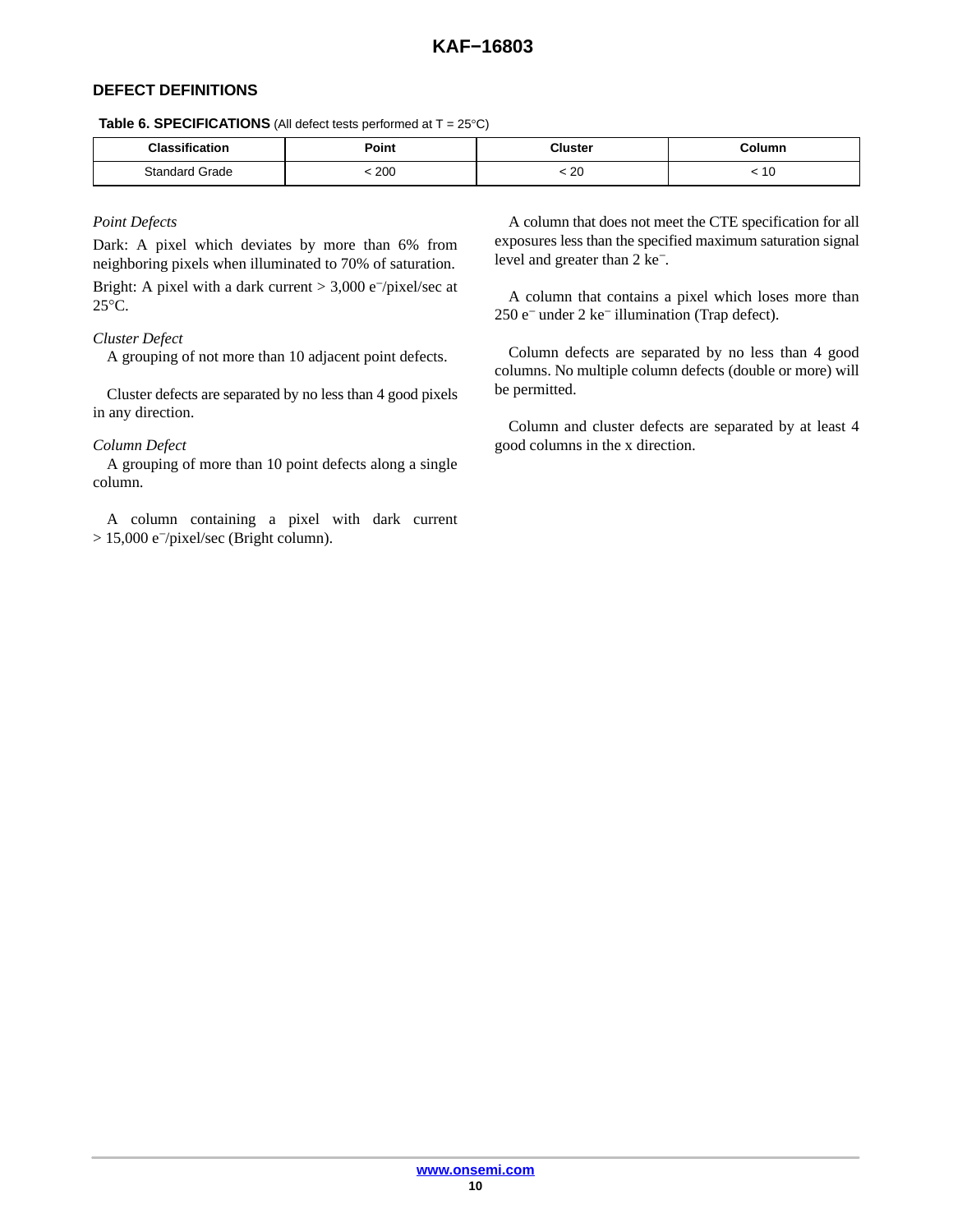# <span id="page-10-0"></span>**OPERATION**

# **Table 7. ABSOLUTE MAXIMUM RATINGS**

| <b>Description</b>            | Symbol               | <b>Minimum</b> | <b>Maximum</b> | <b>Units</b> | <b>Notes</b> |
|-------------------------------|----------------------|----------------|----------------|--------------|--------------|
| Diode Pin Voltages            | V <sub>DIODE</sub>   | $-0.5$         | 20             |              | 1, 2         |
| Gate Pin Voltages             | $V_{\mathsf{GATE1}}$ | $-16$          | 16             |              | 1. 3         |
| <b>Adjacent Gate Voltages</b> | $V_{1-2}$            | $-16$          | 16             |              |              |
| <b>Output Bias Current</b>    | <b>I</b> OUT         |                | $-30$          | mA           |              |
| LOD Diode Voltage             | <b>VLOD</b>          | $-0.5$         | 13.0           |              |              |
| <b>Operating Temperature</b>  | Гор                  | $-60$          | 60             | °C           |              |

Stresses exceeding those listed in the Maximum Ratings table may damage the device. If any of these limits are exceeded, device functionality should not be assumed, damage may occur and reliability may be affected.

1. Referenced to pin SUB.

2. Includes pins: RD, VDD, VSS, VOUT.

3. Includes pins: V1, V2, H1, H2, RG, VOG.

4. Voltage difference between adjacent gates. Includes: V1 to V2; H1 to H2; H1 to VOG; and V2 to H1.

5. Avoid shorting output pins to ground or any low impedance source during operation. Amplifier bandwidth increases at higher currents and lower load capacitance at the expense of reduced gain (sensitivity).

6. Absolute maximum rating is defined as a level or condition that should not be exceeded at any time per the description. If the level or condition is exceeded, the device will be degraded and may be damaged.

7. Noise performance will degrade at higher temperatures.

# **Power-Up Sequence**

The sequence chosen to perform an initial power-up is not critical for device reliability. A coordinated sequence may minimize noise and the following sequence is recommended:

- 1. Connect the ground pins (SUB).
- 2. Supply the appropriate biases and clocks to the remaining pins.

# **Table 8. DC BIAS OPERATING CONDITIONS**

| <b>Description</b>             | Symbol                 | <b>Minimum</b> | <b>Nominal</b> | <b>Maximum</b> | <b>Units</b> | <b>Maximum DC</b><br>Current (mA) | <b>Notes</b> |
|--------------------------------|------------------------|----------------|----------------|----------------|--------------|-----------------------------------|--------------|
| <b>Reset Drain</b>             | V <sub>RD</sub>        | 12.75          | 13             | 13.625         | V            | $I_{RD} = 0.01$                   |              |
| <b>Output Amplifier Supply</b> | Vss                    | 1.75           | 2.0            | 2.25           | V            | $I_{SS} = 3.0$                    |              |
| <b>Output Amplifier Return</b> | V <sub>DD</sub>        | 14.75          | 15.0           | 17.0           | V            | $I_{OUT} + I_{SS}$                |              |
| Substrate                      | <b>V<sub>SUB</sub></b> | $\Omega$       | $\Omega$       | 0              | V            | 0.01                              |              |
| <b>Output Gate</b>             | Vog                    | 1.0            | 2.0            | 2.5            | V            | 0.01                              |              |
| Lateral Overflow Drain         | <b>VLOD</b>            | 7.75           | 8.0            | 8.25           | V            | 0.01                              |              |
| Video Output Current           | <b>I</b> OUT           | $-3$           | $-5$           | $-7$           | mA           |                                   |              |

1. An output load sink must be applied to VOUT to activate output amplifier – see Figure [4](#page-4-0).

# **AC Operating Conditions**

# **Table 9. CLOCK LEVELS**

| <b>Description</b>       | Symbol           | Level | <b>Minimum</b> | <b>Nominal</b> | <b>Maximum</b> | <b>Units</b> | <b>Notes</b> |
|--------------------------|------------------|-------|----------------|----------------|----------------|--------------|--------------|
| V1 Low Level             | V <sub>1</sub> L | Low   | $-9.2$         | $-9.0$         | $-8.8$         |              |              |
| V1 High Level            | V1H              | High  | 2.3            | 2.5            | 2.7            |              |              |
| V <sub>2</sub> Low Level | V <sub>2</sub> L | Low   | $-9.2$         | $-9.0$         | $-8.8$         |              |              |
| V2 High Level            | V2H              | High  | 2.3            | 2.5            | 2.7            | V            |              |
| H <sub>1</sub> Low Level | H <sub>1</sub> L | Low   | $-3.2$         | $-3.0$         | $-2.8$         | V            |              |
| H1 High Level            | H <sub>1</sub> H | High  | 6.8            | 7.0            | 7.2            | $\vee$       |              |

[1](#page-11-0). All pins draw less than 10  $\mu$ A DC current. Capacitance values relative to SUB (substrate).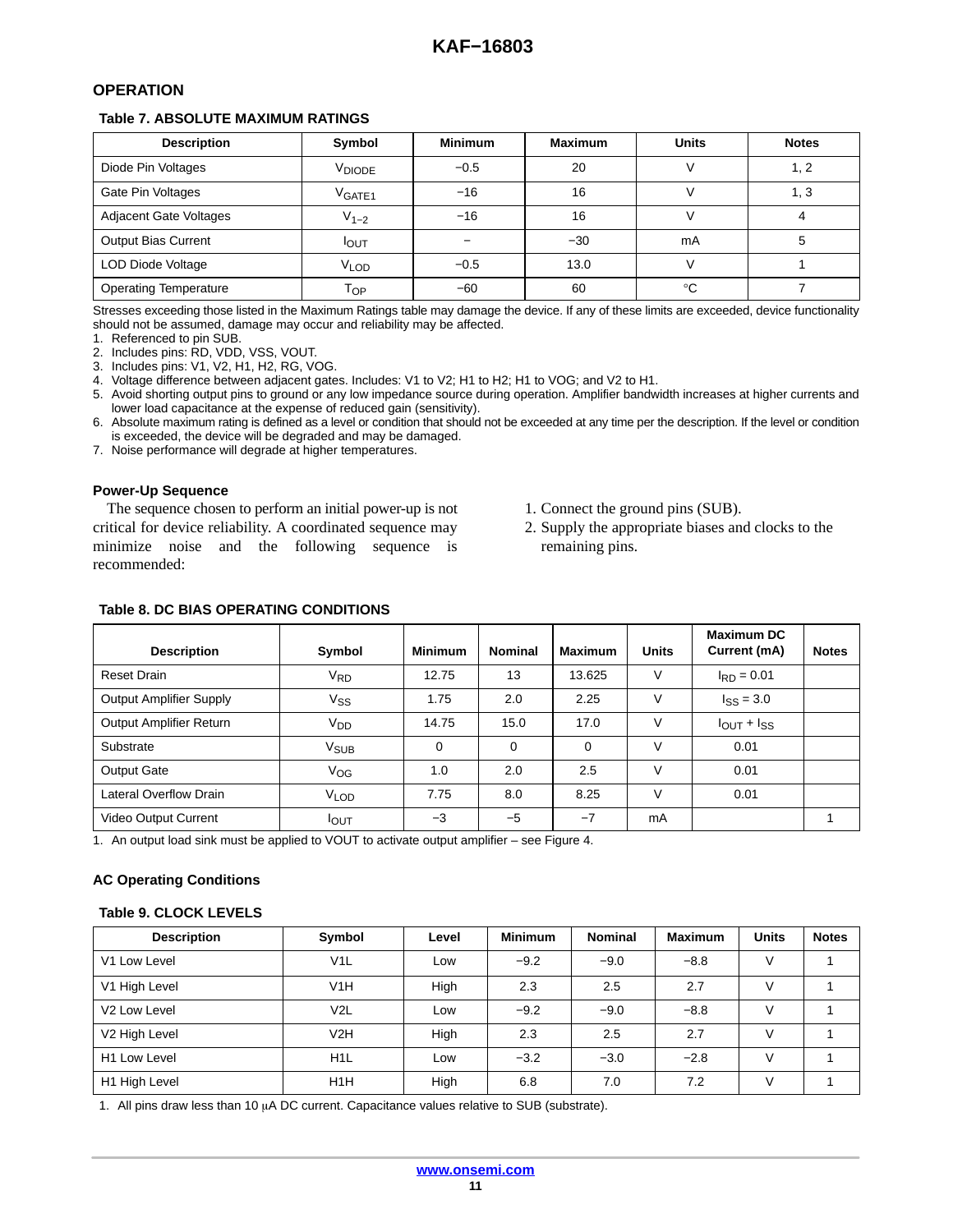# <span id="page-11-0"></span>**Table [9](#page-10-0). CLOCK LEVELS** (continued)

| <b>Description</b>       | Symbol           | Level | <b>Minimum</b> | <b>Nominal</b> | <b>Maximum</b> | <b>Units</b> | <b>Notes</b> |
|--------------------------|------------------|-------|----------------|----------------|----------------|--------------|--------------|
| H <sub>2</sub> Low Level | H <sub>2</sub> L | Low   | $-3.2$         | $-3.0$         | $-2.8$         |              |              |
| H2 High Level            | H <sub>2</sub> H | High  | 6.8            | 7.0            | 7.2            |              |              |
| <b>RG Low Level</b>      | <b>RGL</b>       | Low   | 5.8            | 6.0            | 6.2            |              |              |
| RG High Level            | <b>RGH</b>       | High  | 10.8           | 11.0           | 11.2           |              |              |

1. All pins draw less than 10  $\mu$ A DC current. Capacitance values relative to SUB (substrate).

# **Capacitance Equivalent Circuit**

**Table 10.** 



**Figure 10. Equivalent Circuit Model**

| <b>Description</b>  | Label               | Value | <b>Unit</b> |
|---------------------|---------------------|-------|-------------|
| LOD-Sub Capacitance | $C_{\text{LOD}}$    | 6.5   | nF          |
| LOD-V1 Capacitance  | $C_{\text{LOD}_V1}$ | 36    | nF          |
| LOD-V2 Capacitance  | $C_{\text{LOD}_V2}$ | 36    | nF          |
| V1-V2 Capacitance   | $C_{V1_V2}$         | 80    | nF          |
| V1-Sub Capacitance  | $C_{V1\_SUB}$       | 250   | nF          |
| V2-Sub Capacitance  | $C_{V2\_SUB}$       | 250   | nF          |
| V2-H1 Capacitance   | $C_{VH}$            | 36    | pF          |
| H1-H2 Capacitance   | $C_{H1\_H2}$        | 75    | pF          |
| H1-Sub Capacitance  | $C_{H1\_Sub}$       | 500   | pF          |
| H2-Sub Capacitance  | $C_{H2\_Sub}$       | 300   | pF          |
| OG-Sub Capacitance  | $C_{OG\_Sub}$       | 5     | pF          |
| RG-Sub Capacitance  | $C_{RG\_Sub}$       | 13    | pF          |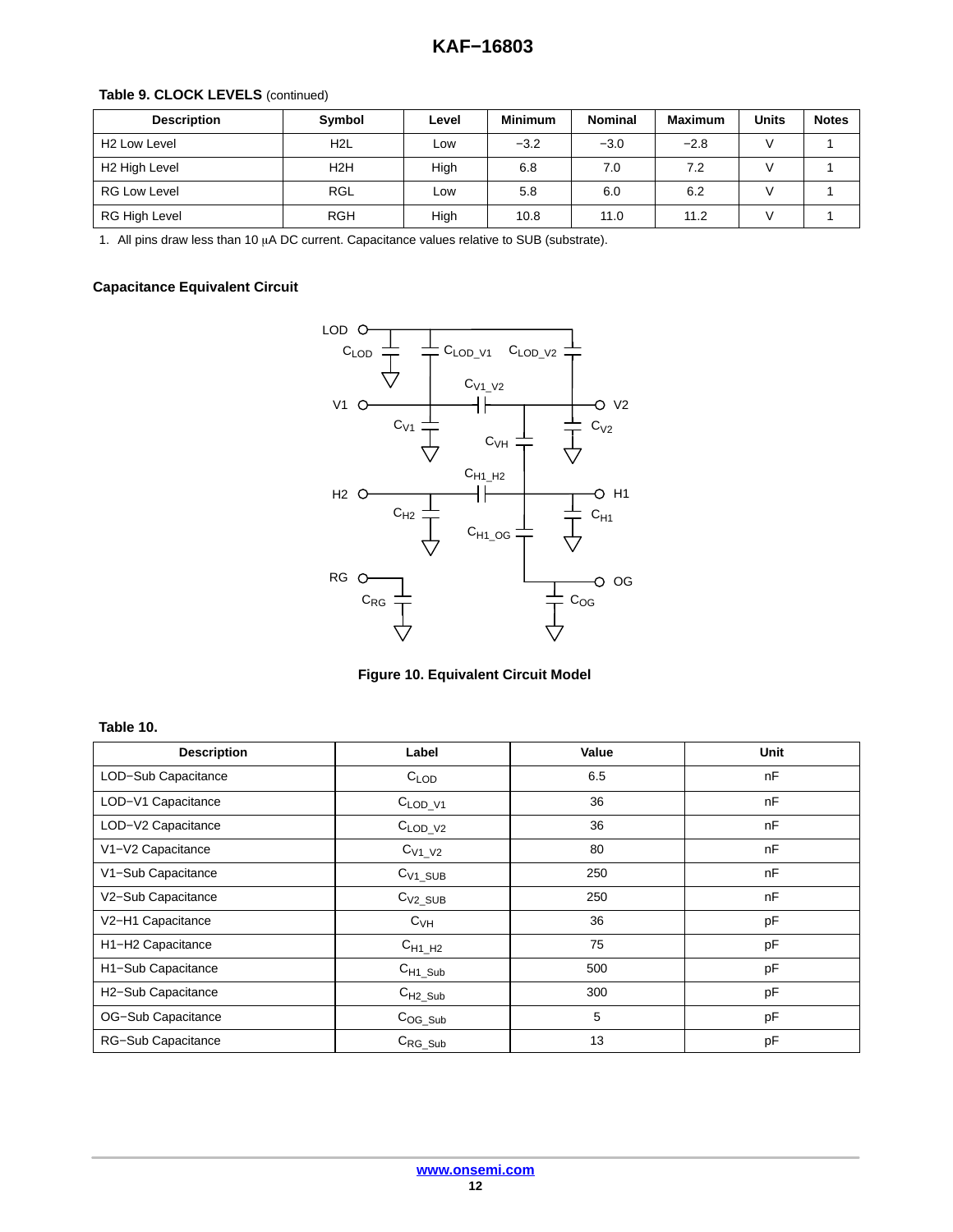# **TIMING**

# **Table 11. REQUIREMENTS AND CHARACTERISTICS**

| <b>Description</b>                         | Symbol                 | <b>Minimum</b> | <b>Nominal</b> | <b>Maximum</b> | <b>Units</b> | <b>Notes</b>   |
|--------------------------------------------|------------------------|----------------|----------------|----------------|--------------|----------------|
| H1, H2 Clock Frequency                     | f <sub>H</sub>         |                | 4              | 10             | <b>MHz</b>   |                |
| H1, H2 Rise, Fall Times                    | $t_{H1r}$ , $t_{H1f}$  | 5              |                |                | %            | 3              |
| V1, V2 Rise, Fall Times                    | $t_{V1r}$ , $t_{V1f}$  | 5              |                |                | %            | 3              |
| V1 - V2 Cross-Over                         | <b>V<sub>VCR</sub></b> | $-1$           | $\Omega$       | 1              | $\vee$       |                |
| H <sub>1</sub> – H <sub>2</sub> Cross-Over | <b>V<sub>HCR</sub></b> | 1              | 2              | 5              | $\vee$       |                |
| H1, H2 Setup Time                          | ιнs                    | 5              | 10             |                | μS           |                |
| <b>RG Clock Pulse Width</b>                | t <sub>RGw</sub>       | 5              | 10             |                | ns           | 4              |
| V1, V2 Clock Pulse Width                   | t <sub>∨w</sub>        | 20             | 20             |                | μS           |                |
| Pixel Period (1 Count)                     | $t_{e}$                | 100            | 250            |                | ns           | $\overline{2}$ |
| Integration Time                           | t <sub>INT</sub>       |                |                |                |              | 5              |
| Line Time                                  | $t_{LINE}$             | 0.460          | 1.08           |                | ms           | 6              |
| <b>Readout Time</b>                        | <sup>t</sup> READOUT   | 1,897          | 4,450          |                | ms           | 7              |

1. 50% duty cycle values.

2. CTE will degrade above the maximum frequency.

3. Relative to the pulse width (based on 50% of high/low levels).

4. RG should be clocked continuously.

5. Integration time is user specified.

6.  $(4145 \cdot t_e) + t_{\text{HS}} + (2 \cdot t_{\text{Vw}}) = 1.08 \text{ ms}$ 

7. t<sub>READOUT</sub> = t<sub>LINE</sub> ⋅ 4128 lines

# **Edge Alignment**



**Figure 11. Edge Alignment**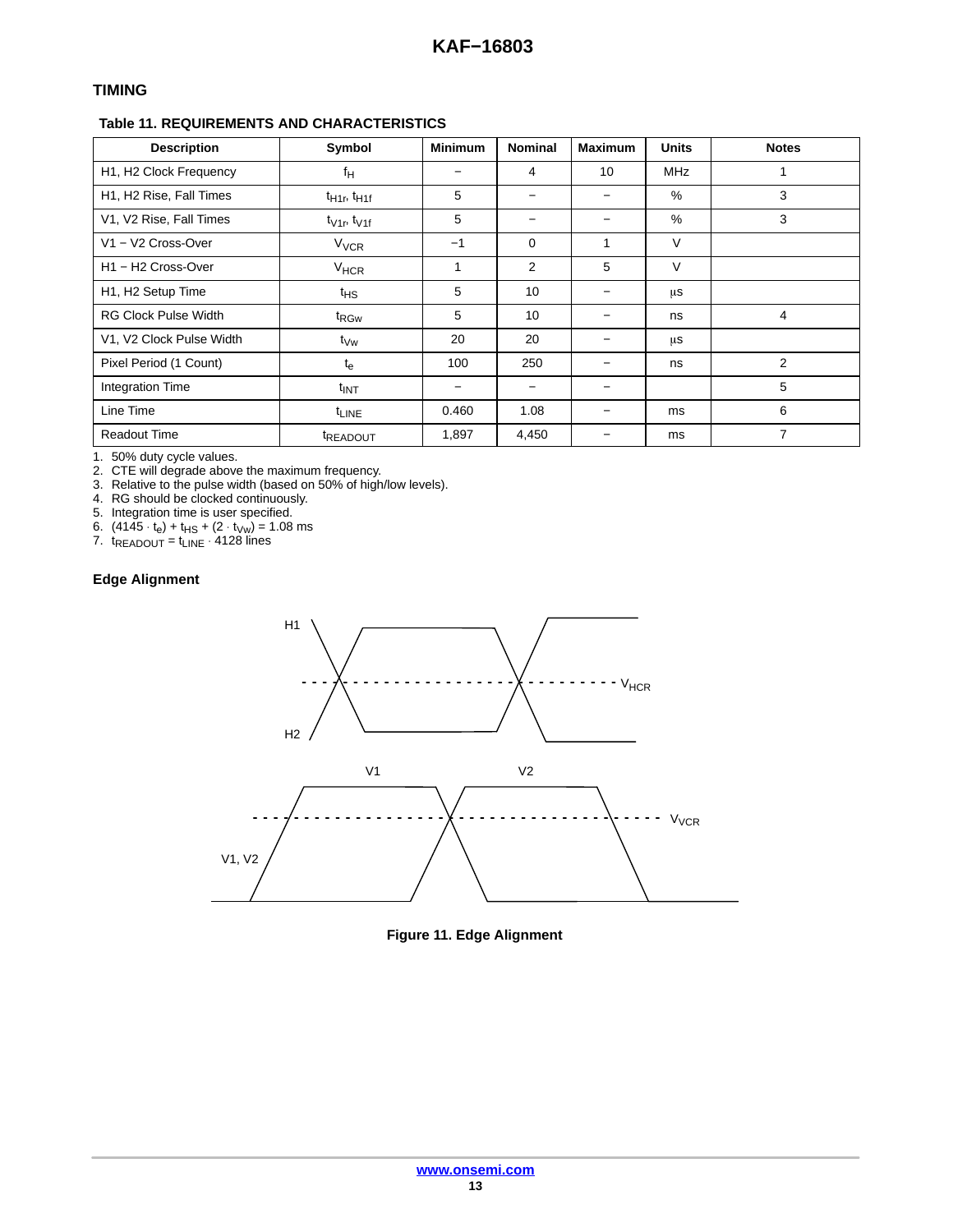# **KAF−16803**

# **Frame Timing**

















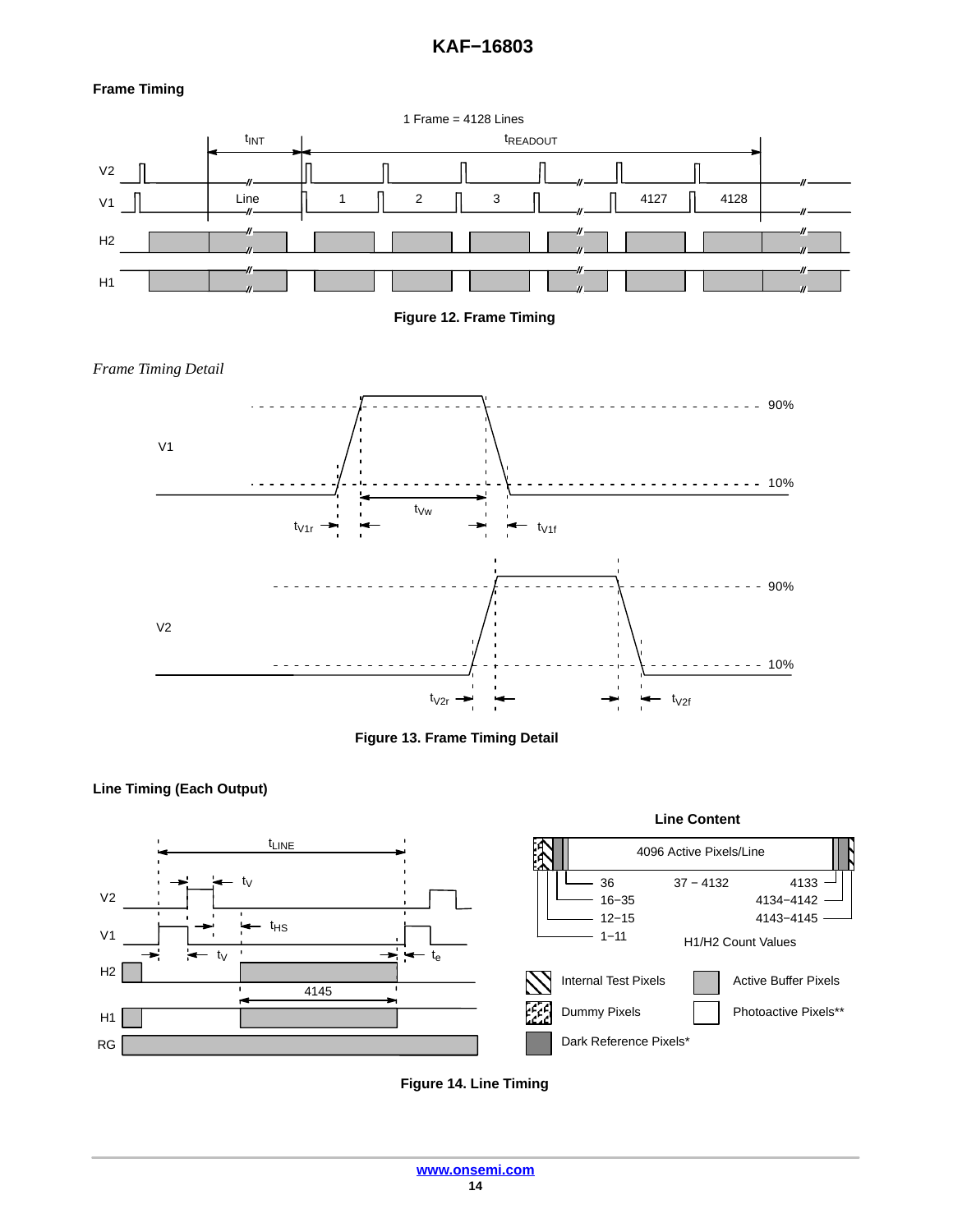# **KAF−16803**

# **Pixel Timing**

*Pixel Timing Detail*





90%  $\overline{a}$  $\blacksquare$ **RG<sub>AMP</sub>** t<sub>RG</sub> RG  $- 10%$ RGLOW  $t_{RGr} \rightarrow$   $\leftarrow$   $t_{RGf}$  $- - - 90%$  $H1, H2<sub>AMP</sub>$ H1, H2  $-50%$  $-10%$ H1LOW H2LOW  $t_{H1}$   $\rightarrow$   $\rightarrow$   $t_{H2}$ t<sub>e</sub> / 2



**[www.onsemi.com](http://onsemi.com) 15**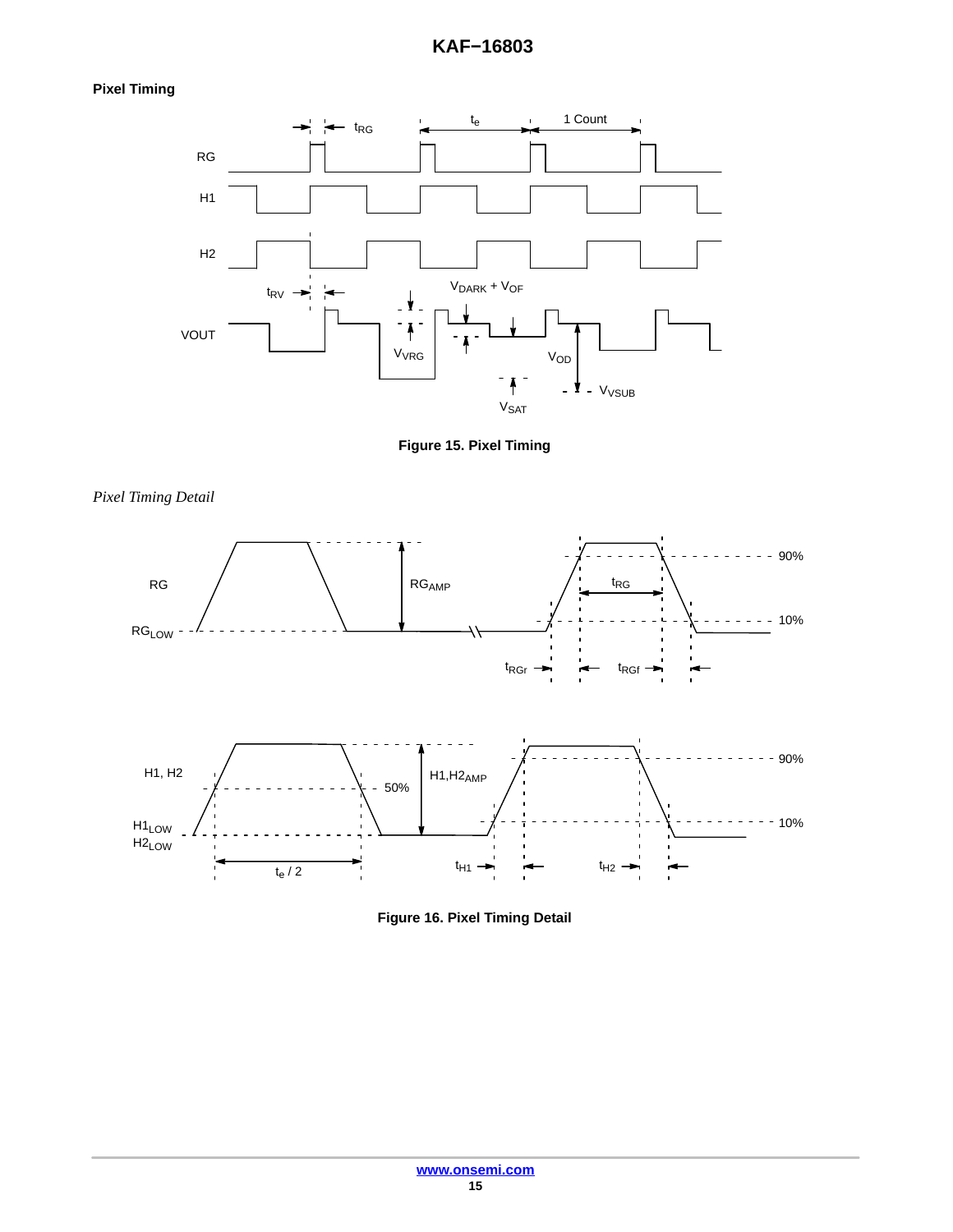# **Example Waveforms**

# *Video Waveform Horizontal CCD Clocks*



**Figure 17. Horizontal Clock Waveform**



**Figure 18. Video Waveform**

NOTE: Video Waveform – The bottom curve was taken at the CCD output. The top curve is bandwidth limited and was measured at the analog to digital converter.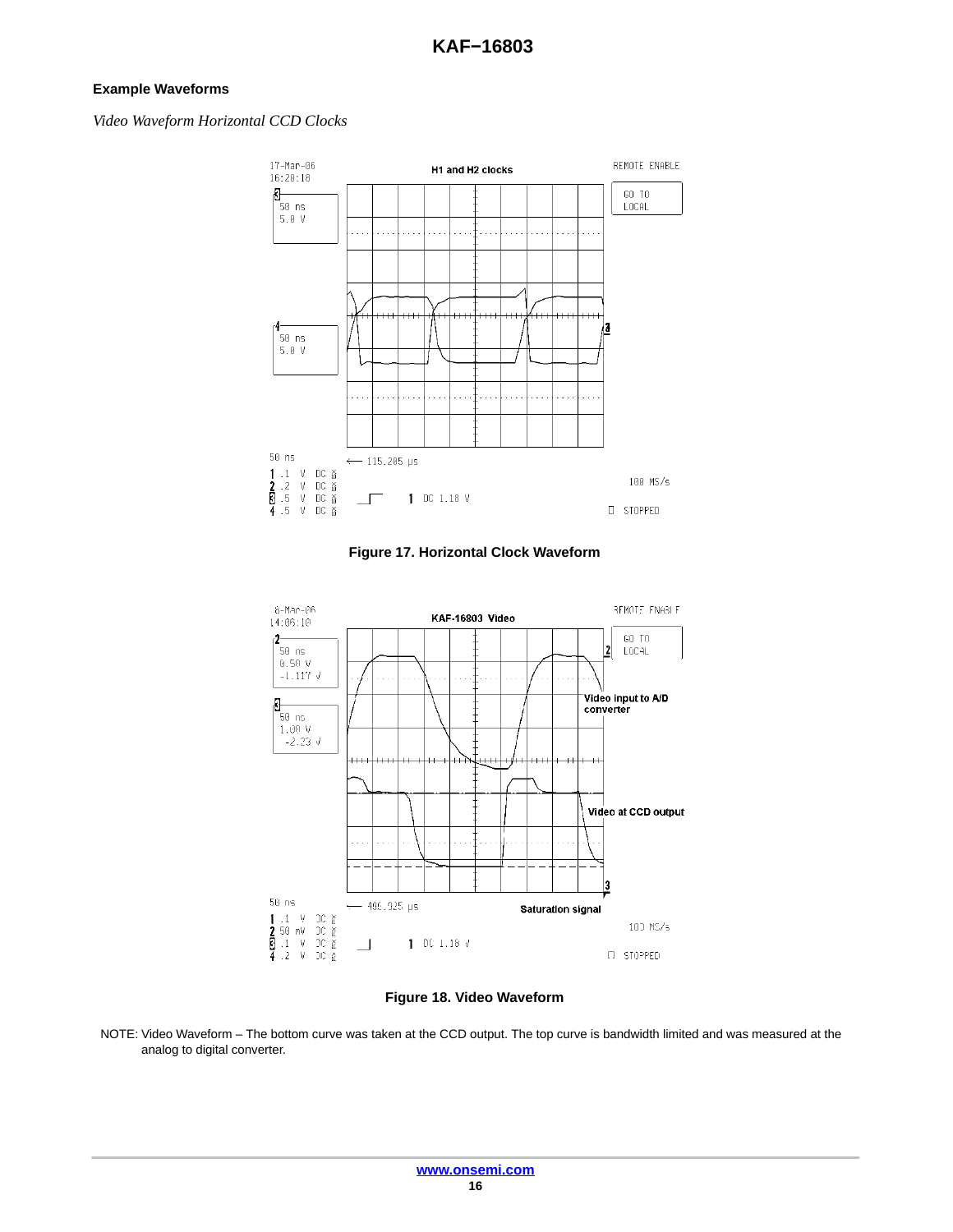# *Video Waveform and Clamp Clock*



**Figure 19. Video and Clamp**



# *Video Waveform and Sample Clock*

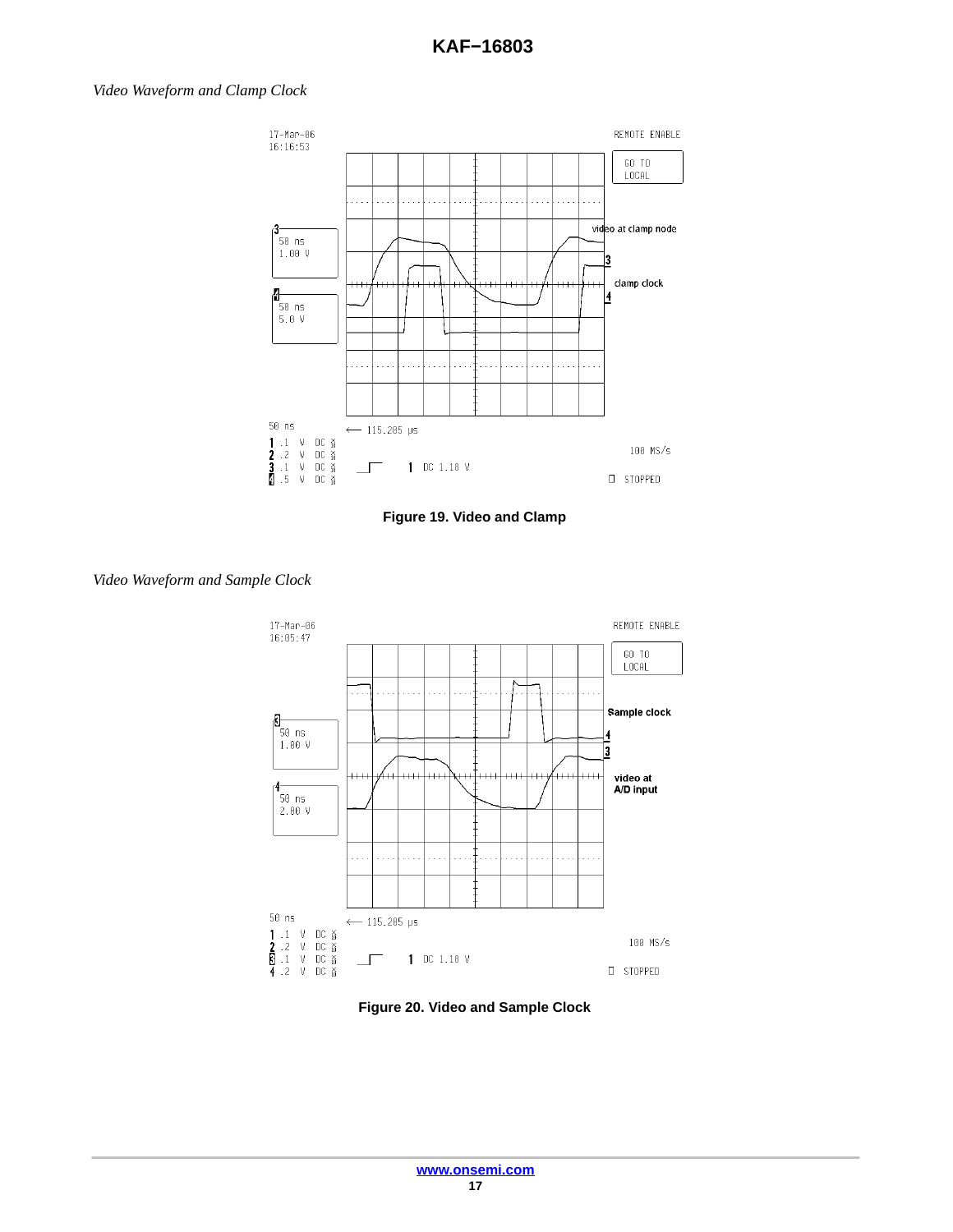# **STORAGE AND HANDLING**

#### **Table 12. STORAGE CONDITIONS**

| <b>Description</b>     | Svmbol        | <b>Minimum</b> | <b>Maximum</b>                | <b>Units</b> | <b>Notes</b> |
|------------------------|---------------|----------------|-------------------------------|--------------|--------------|
| Storage<br>Temperature | $\sim$<br>، ب | $\sim$<br>–∠∪  | $\overline{\phantom{a}}$<br>ັ | $\sim$       |              |

1. Long-term storage toward the maximum temperature will accelerate color filter degradation (This condition applies to color parts only). 2.  $T = 25^{\circ}$ C. Excessive humidity will degrade MTTF.

For information on ESD and cover glass care and cleanliness, please download the *Image Sensor Handling and Best Practices* Application Note (AN52561/D) from [www.onsemi.com.](http://onsemi.com)

For information on soldering recommendations, please download the Soldering and Mounting Techniques Reference Manual (SOLDERRM/D) from [www.onsemi.com.](http://onsemi.com)

For quality and reliability information, please download the *Quality & Reliability* Handbook (HBD851/D) from [www.onsemi.com.](http://onsemi.com)

For information on device numbering and ordering codes, please download the *Device Nomenclature* technical note (TND310/D) from [www.onsemi.com](http://onsemi.com).

For information on Standard terms and Conditions of Sale, please download [Terms and Conditions](http://www.onsemi.com/site/pdf/ONSEMI_T&C.pdf) from [www.onsemi.com.](http://onsemi.com)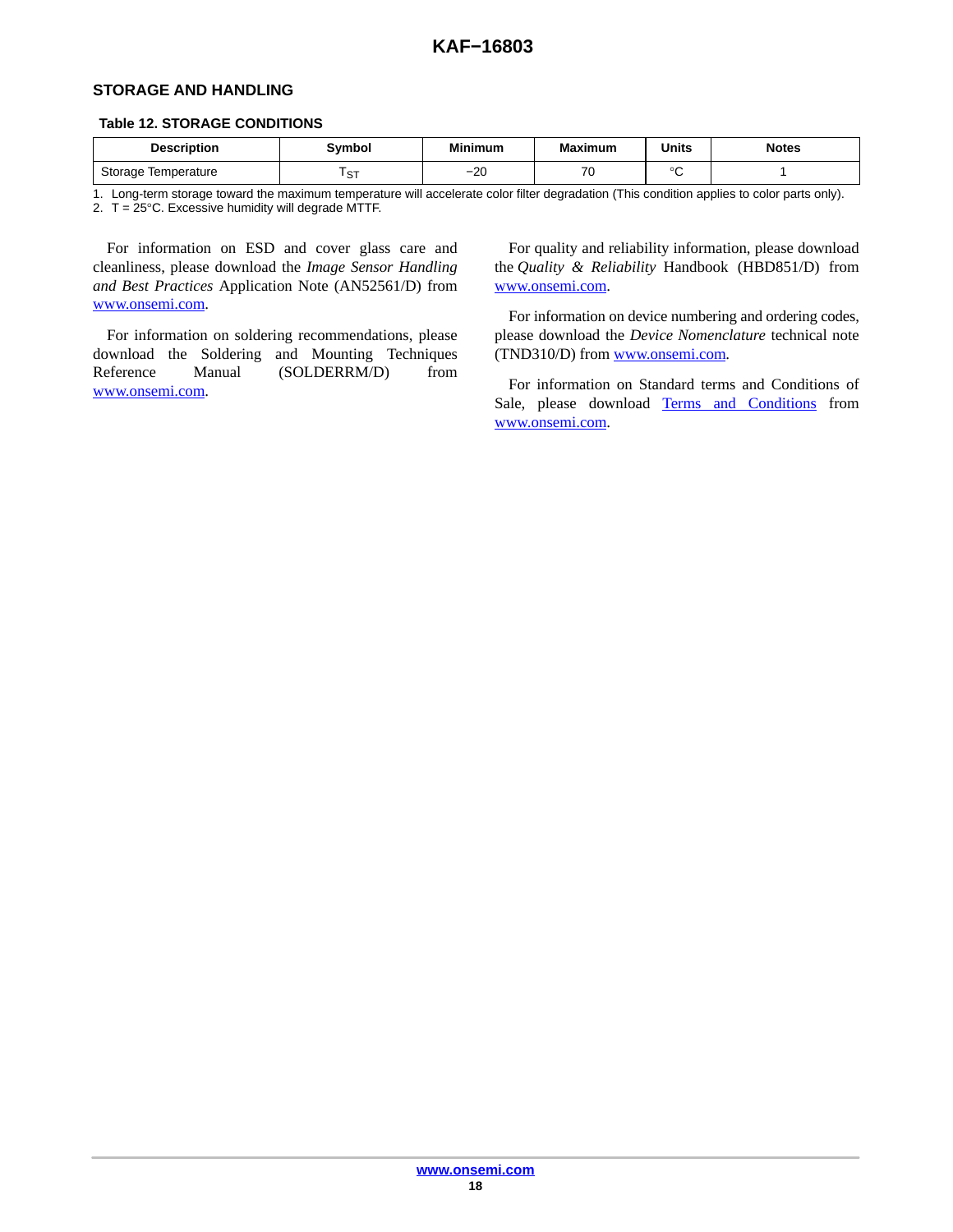# **MECHANICAL INFORMATION**

# **Completed Assembly**



**Figure 21. Completed Assembly (1 of 1)**